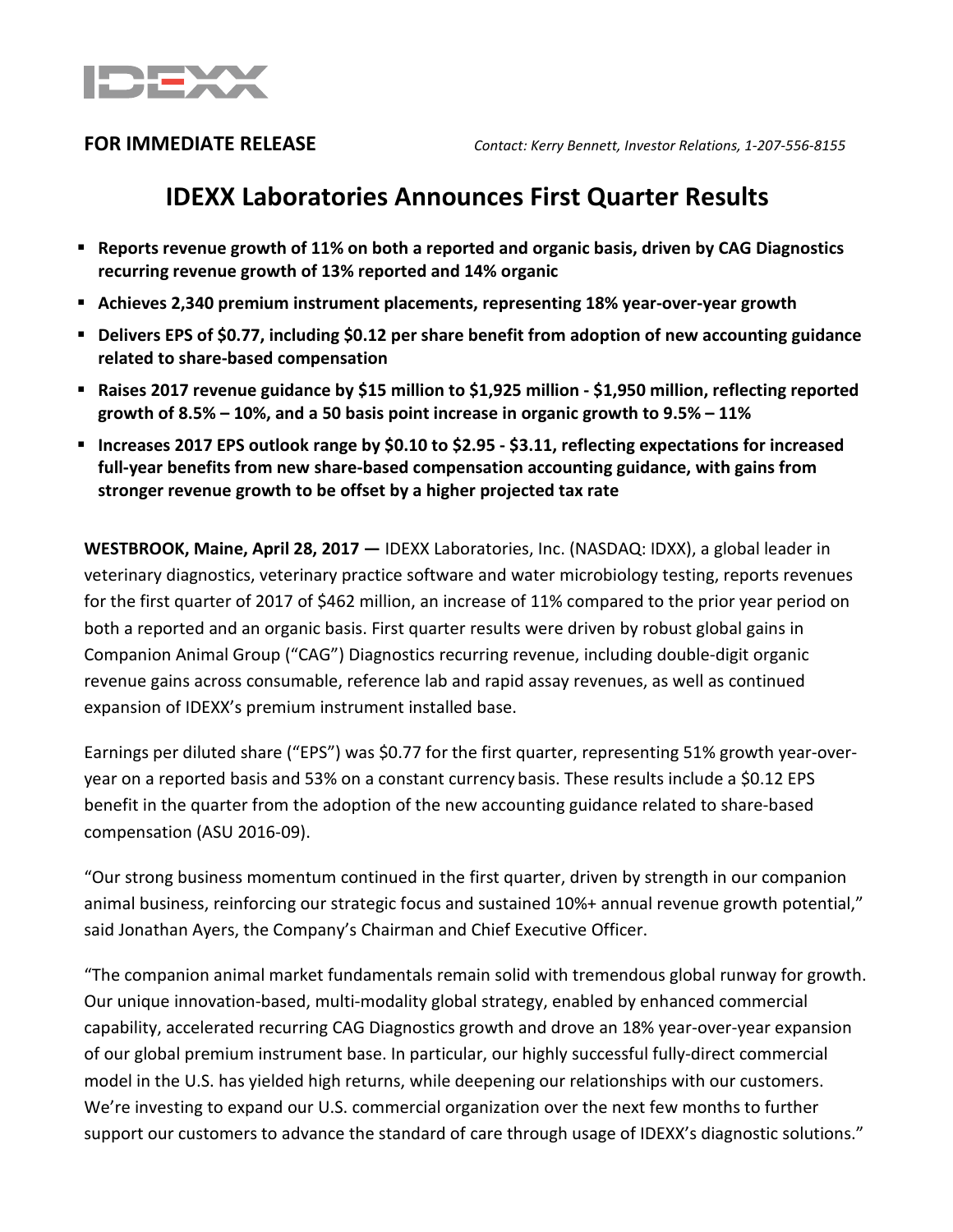IDEXX Announces First Quarter Results April 28, 2017 Page 2 of 13

"Building from this robust start to the year, we're raising our 2017 guidance for revenue growth and constant currency operating margin expansion, while investing in enhanced capability, as we continue to deliver on our long-term goals for shareholder value creation."

## **First Quarter Performance Highlights**

First quarter revenue increased 11% to \$462 million. EPS for the quarter was \$0.77, an increase of 51% compared to the first quarter 2016 on a reported basis, 53% on a constant currency basis and 29% when calculated to exclude the \$0.12 of additional EPS attributable to the adoption of the new accounting guidance related to share-based compensation.

## **Companion Animal Group**

CAG generated 13% revenue growth for the quarter, supported by CAG Diagnostics recurring organic revenue growth of 14%, as well as CAG instrument revenue growth of 16% on a reported basis, and 17% on an organic basis. High CAG Diagnostics recurring revenue growth was driven by double-digit revenue gains across major modalities, reflecting benefits from strong volume growth and solid net price realization.

- **IDEXX VetLab®** consumables reported revenue grew 14% and organic revenue grew 15%, propelled by an expanding premium instrument base in U.S. and international markets, including growth in competitive instrument placements, increasing utilization, and continued strong customer retention. IDEXX VetLab premium diagnostic instrument placements grew 18% to a first quarter record number of 2,340, including 1,131 Catalyst® instruments, 822 premium hematology instruments and 387 IDEXX SediVue® Dx analyzers.
- **Reference laboratory diagnostic and consulting services** revenue grew 13%, driven by increased testing volume in the U.S. and international regions, continued robust customer retention, and demand for IDEXX's innovative test menu, including IDEXX SDMA®, our unique kidney function test.
- **Rapid assay products** generated strong growth of 11%, driven by continued strong volume gains in SNAP 4Dx® Plus Test and specialty SNAP product lines, as well as solid net price improvement reflecting efficiency and timing of promotional programs.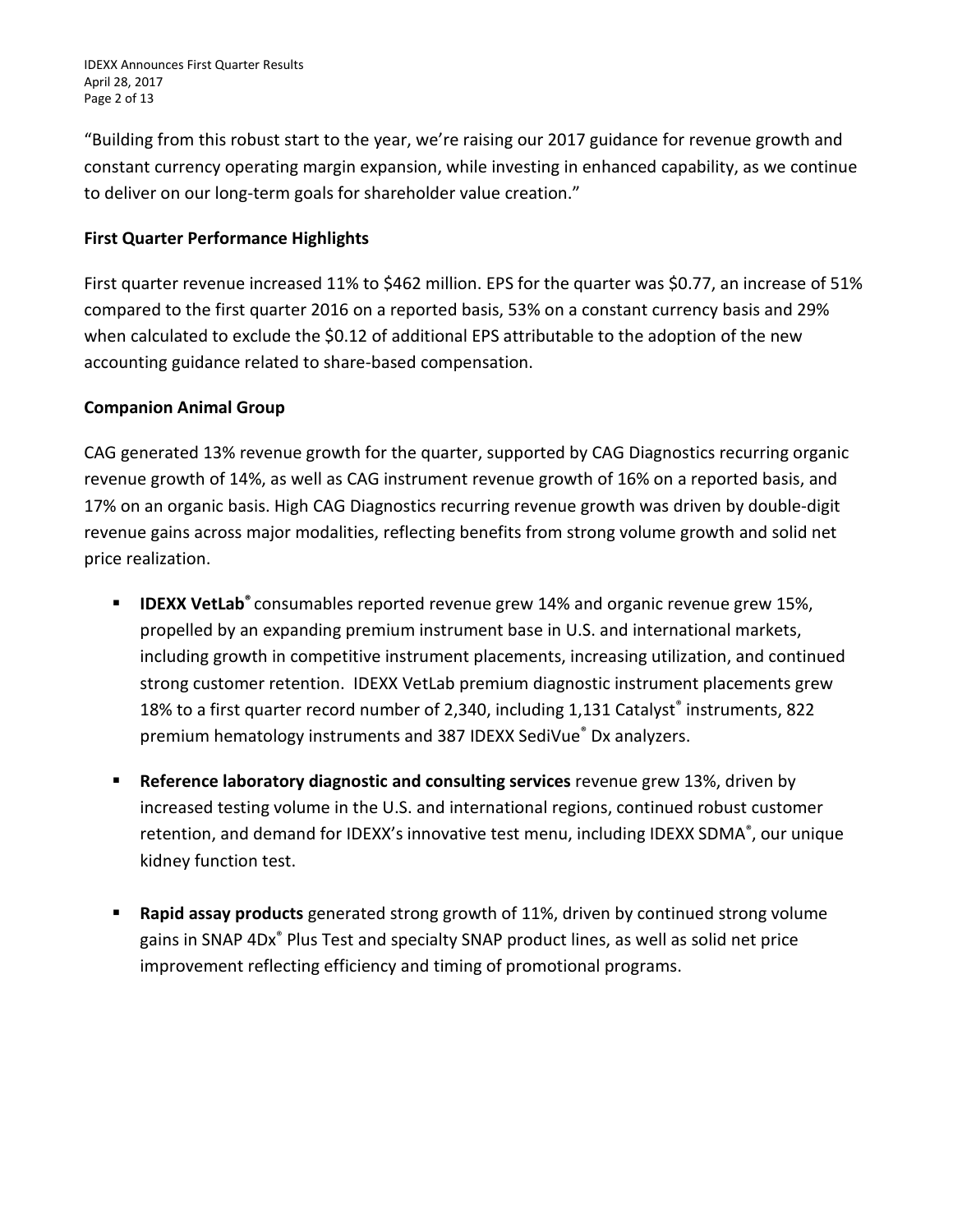IDEXX Announces First Quarter Results April 28, 2017 Page 3 of 13

## **Livestock, Poultry and Dairy ("LPD")**

Revenue declined 5% for the quarter primarily driven by declines in herd health screening of Australia and New Zealand dairy cattle for export to China and pressure on the Dairy business, partially offset by growth in emerging market swine and poultry testing, and in bovine pregnancy testing.

## **Water**

Reported revenue growth was 6% and organic revenue growth was 7% for the quarter, compared to 11% growth in the first quarter of 2016, supported by solid net price realization and volume growth in the core Colilert® product line.

## **Gross Profit and Operating Profit**

Gross profit was \$258 million for the quarter, an increase of 13% over the prior year period, and gross margin increased to 55.9%, up 140 basis points on a reported basis and 150 basis points on a constant currency basis. This improvement in gross margin reflects the net benefits of price increases and product cost leverage from strong consumable and reference lab volume growth.

Operating profit was \$92 million, up 25% on a reported basis and 28% on a constant currency basis, with results driven by strong profit gains in our CAG business. Operating margins were 20.0% in the quarter, 230 basis points higher than the prior year period operating margin on a reported basis and 260 basis points higher on a constant currency basis, reflecting benefits from strong gross profit gains and operating expense leverage.

## **2017 Financial Outlook**

The Company is raising its 2017 revenue outlook by \$15 million to \$1,925 million - \$1,950 million, reflecting an expectation for organic revenue growth of 9.5% - 11% and approximately a \$5 million revenue benefit from updated assumptions related to foreign exchange rates, as noted below. At these rates compared to rates in effect in 2016, we estimate that the stronger U.S. dollar will adversely impact 2017 reported revenue growth by approximately 1.0%, EPS growth by 2.0%, and reduce EPS by an estimated \$0.05 per share, including the net impact from projected hedge gains of approximately \$6 million in 2017 compared to \$4 million in 2016.

The Company is also increasing its 2017 EPS outlook by \$0.10 to \$2.95 - \$3.11 per share, reflecting an additional \$0.10 benefit from the adoption of the new share-based compensation accounting guidance. A projected \$0.03 incremental operating profit flow-through from its higher revenue outlook, net of incremental planned investments in the U.S. CAG business, and a \$0.02 benefit due to reduced headwind from updated foreign exchange rate assumptions, will be offset by a negative \$0.05 per share impact from a higher tax rate due to a change in geographic mix of profitability.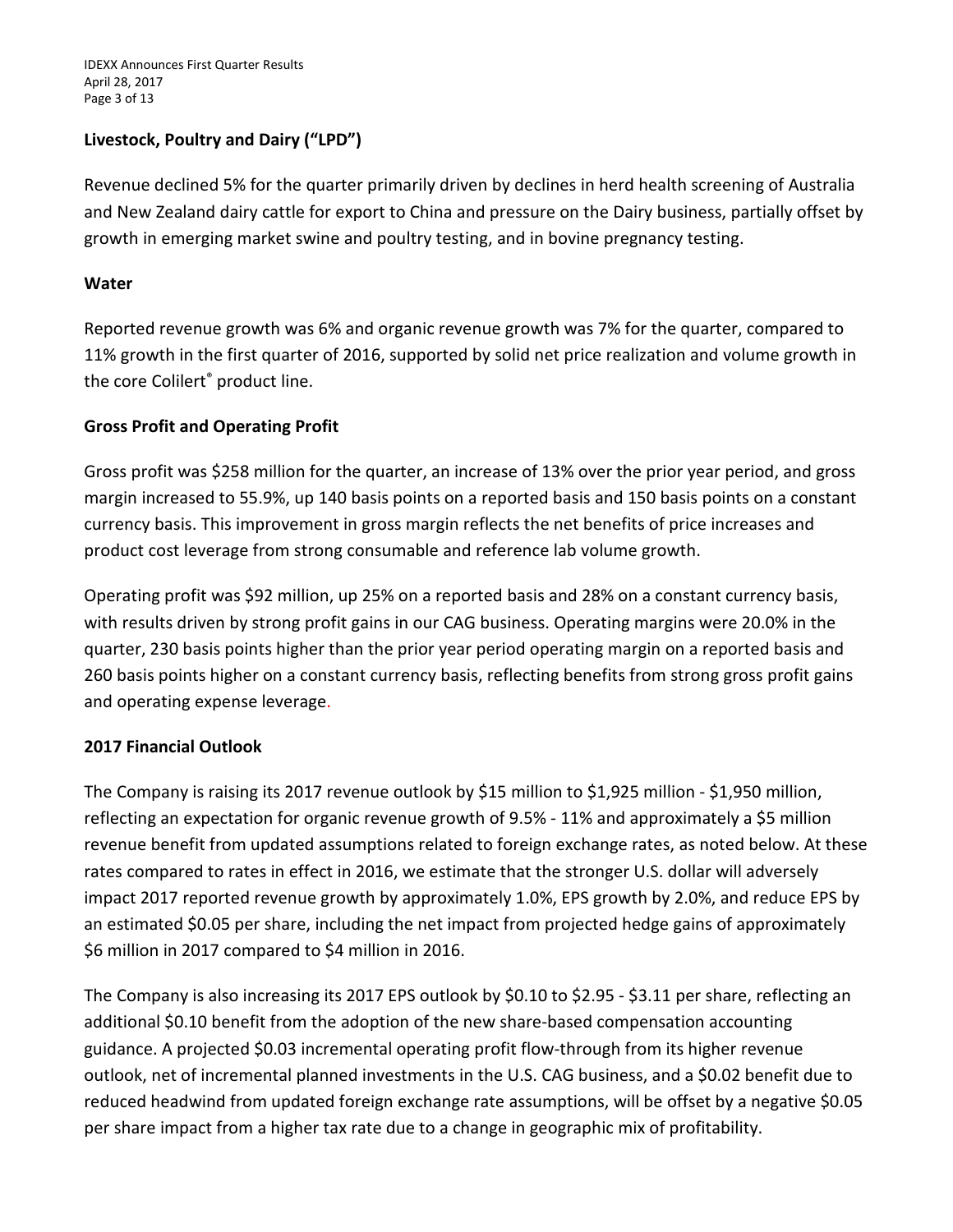While making this incremental \$10 million investment in U.S. commercial capability, lab capacity and research and development priorities to reinforce long-term U.S. growth, the Company is improving its outlook to approximately 75 – 100 basis points of full-year operating margin improvement on a constant currency basis. With updated assumptions for foreign exchange, this equates to a projected annual improvement of 60 – 85 basis points on a reported basis.

The updated outlook represents EPS growth of 21% - 27% on a reported basis and 23% - 29% EPS constant currency growth, including the impact of the adoption of the new accounting guidance related to share-based compensation, which we estimate will result in \$0.22 - \$0.26 of EPS benefit in 2017 (an increase of \$0.10 compared to earlier estimates). While these impacts may vary significantly by quarter based on the timing of actual settlement activity, an estimated \$0.10 of the projected fullyear 2017 benefit reflects higher than normal stock option exercising in 2017, a level of activity that is not expected to continue in future periods. An estimate of \$0.12 - \$0.16 of annual EPS benefit is a reasonable expectation for future years, based on current settlement trends and stock price levels.

The guidance for 2017 reflects the assumptions that the value of the U.S. dollar relative to other currencies will remain at the following rates: euro at \$1.06, British pound at \$1.24, Canadian dollar at \$0.74, Australian dollar at \$0.75, Japanese yen at ¥111, Chinese renminbi at RMB 6.89 and Brazilian real at R\$3.20 to the U.S. dollar for the remainder of 2017.

The Company provides the following updated guidance for 2017:

|                            | <b>Guidance Range</b> | <b>Growth Definition</b> | Year-over-year<br>Growth |
|----------------------------|-----------------------|--------------------------|--------------------------|
|                            |                       |                          |                          |
| Revenue                    | $$1,925 - $1,950$     | Reported                 | $8.5\% - 10\%$           |
|                            |                       | Organic Revenue Growth   | $9.5% - 11%$             |
|                            |                       |                          |                          |
| <b>EPS</b>                 | $$2.95 - $3.11$       | Reported                 | $21\% - 27\%$            |
|                            |                       | <b>Constant Currency</b> | $23\% - 29\%$            |
|                            |                       |                          |                          |
| <b>Operating Cash Flow</b> |                       | ~130% of net income      |                          |
|                            |                       |                          |                          |
| Free Cash Flow             |                       | ~95% of net income       |                          |
|                            |                       |                          |                          |
| Capital Expenditures       |                       | ~\$90 million            |                          |

*Amounts in millions except per share data and percentages*

We expect an effective tax rate of 25.5% - 26.5%, after a projected reduction of 550 - 650 basis points related to the adoption of the new accounting guidance related to share-based compensation. We are projecting a reduction in weighted average shares outstanding of approximately 1.0% - 1.5%, net of 0.5% related to the adoption of the new accounting guidance related to share-based compensation,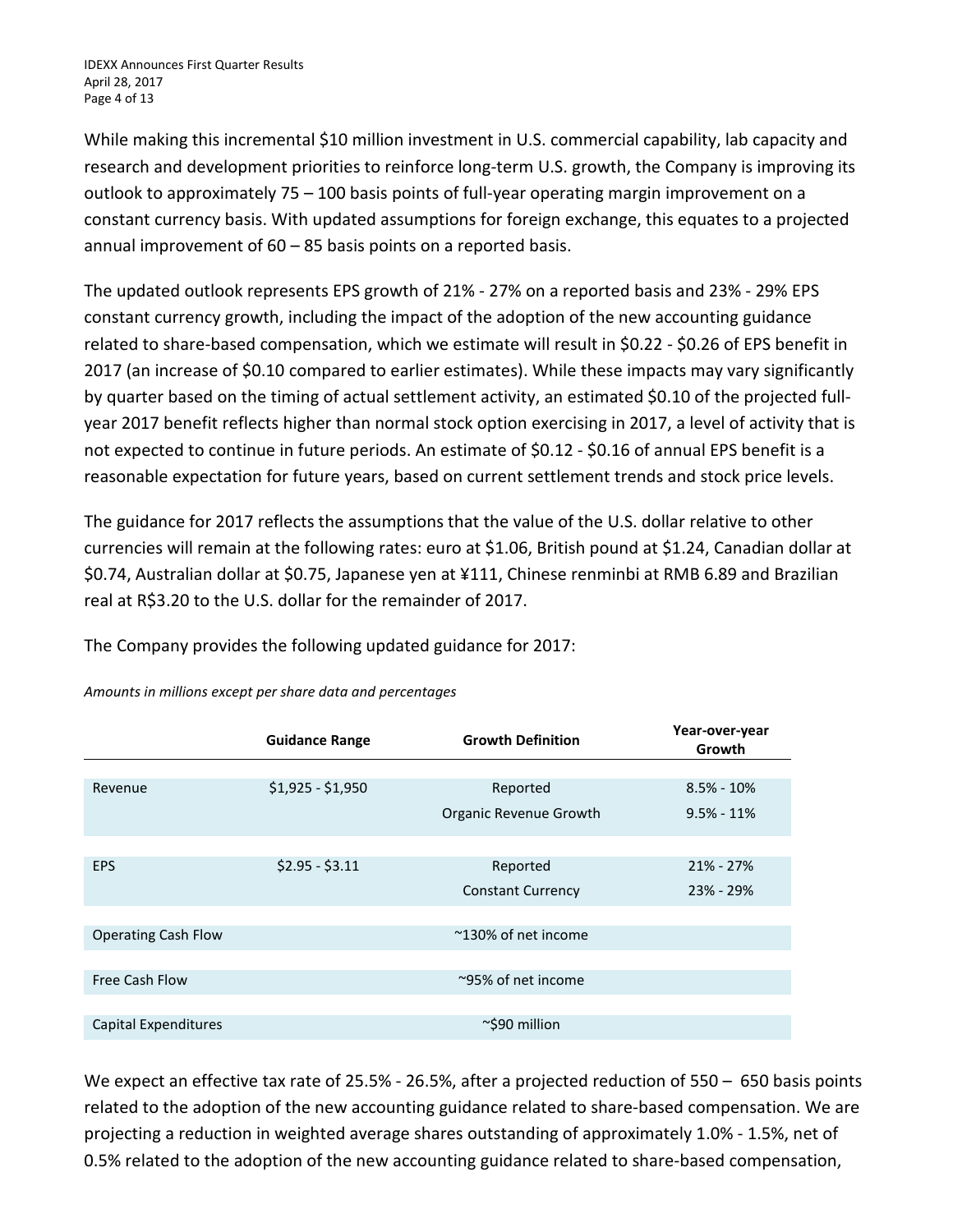IDEXX Announces First Quarter Results April 28, 2017 Page 5 of 13

and interest expense, net of interest income, of approximately \$32 million - \$33 million reflecting current and projected borrowings.

For a quick-reference snapshot of the Company's quarterly performance, please visit [www.idexx.com/investors.](http://www.idexx.com/investors)

## **Conference Call and Webcast Information**

IDEXX Laboratories, Inc. will be hosting a conference call today at 8:30 a.m. (Eastern) to discuss its first quarter results and management's outlook. To participate in the conference call, please dial 1-800-230- 1085 or 1-612-288-0337 and reference confirmation code 421808. Replay of the conference call will be available through Friday, May 5, 2017 by dialing 1-800-475-6701 or 1-320-365-3844 and referencing replay code 421808.

Individuals can access a live webcast of the conference call through a link on the IDEXX website, [www.idexx.com/investors.](http://www.idexx.com/investors) An archived edition of the webcast will be available after 1:00 p.m. (Eastern) on that day via the same link and will remain available for one year.

## **2017 Annual Meeting of Stockholders**

IDEXX Laboratories, Inc. announced today that it will hold its 2017 Annual Meeting of Stockholders on Wednesday, May 3, 2017 at 1:00 p.m. (Eastern). The 2017 Annual Meeting will be a virtual meeting via a live webcast a[t www.virtualshareholdermeeting.com/IDXX2017.](http://www.virtualshareholdermeeting.com/IDXX2017)

Stockholders as of the close of business on March 10, 2017 are entitled to attend the 2017 Annual Meeting, vote their shares electronically and submit questions during the live webcast. An archived replay will also be available at the same link within 24 hours after the conclusion of the 2017 Annual Meeting and will remain available for one year. Further information on the 2017 Annual Meeting can be found in the Company's proxy materials.

## **About IDEXX Laboratories, Inc.**

IDEXX Laboratories, Inc. is a member of the S&P 500® Index and is a leader in pet healthcare innovation, serving practicing veterinarians around the world with a broad range of diagnostic and information technology-based products and services. IDEXX products enhance the ability of veterinarians to provide advanced medical care, improve staff efficiency and build more economically successful practices. IDEXX is also a worldwide leader in providing diagnostic tests and information for livestock and poultry and tests for the quality and safety of water and milk. Headquartered in Maine, IDEXX Laboratories employs more than 7,000 people and offers products to customers in over 175 countries. For more information about IDEXX, visit: [www.idexx.com.](https://www.idexx.com/corporate/home.html)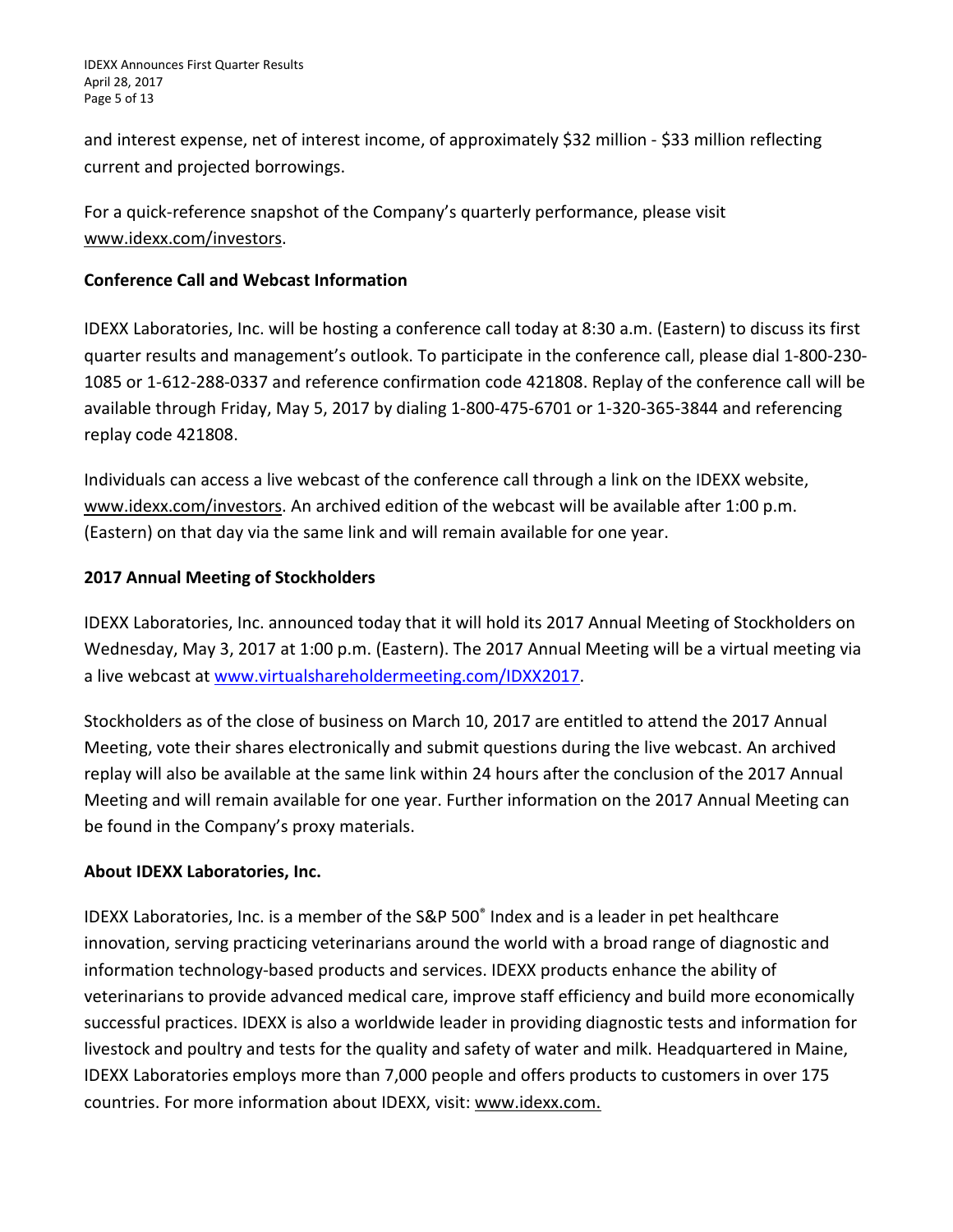IDEXX Announces First Quarter Results April 28, 2017 Page 6 of 13

#### **Statement Regarding Non-GAAP Financial Measures**

The following provides information regarding certain measures used in this earnings release and/or the accompanying earnings conference call that are not required by, or presented in accordance with, generally accepted accounting principles in the United States of America ("GAAP"), otherwise referred to as non-GAAP financial measures. To supplement the Company's consolidated results presented in accordance with GAAP, the Company has disclosed non-GAAP financial measures that exclude or adjust certain items. Management believes these non-GAAP financial measures provide useful supplemental information for its and investors' evaluation of the Company's business performance and liquidity and are useful for period-over-period comparisons of the performance of the Company's business and its liquidity and to the performance and liquidity of our peers. While management believes that these non-GAAP financial measures are useful in evaluating the Company's business, this information should be considered as supplemental in nature and should not be considered in isolation or as a substitute for the related financial information prepared in accordance with GAAP. In addition, these non-GAAP financial measures may not be the same as similarly titled measures reported by other companies.

The following section defines terms and conventions used in this earnings release and/or the accompanying earnings conference call, including non-GAAP financial measures, and includes applicable information regarding reconciliations of these non-GAAP financial measures to the most directly comparable GAAP financial measures, as appropriate:

Accounting Standards Update 2016-09 (ASU 2016-09): Effective January 1, 2017, we adopted the FASB issued amendments which simplify several aspects of the accounting for share-based payment transactions, including income tax consequences, recognition of stock compensation award forfeitures, classification of awards as either equity or liabilities, the calculation of diluted shares outstanding and classification on the statement of cash flows.

Growth and organic growth - All references to growth and organic growth refer to growth compared to the equivalent prior year period unless specifically noted.

Organic revenue growth - Organic revenue growth is a non-GAAP financial measure that excludes the impact of changes in foreign currency exchange rates and revenue from business acquisitions. See the supplementary analysis of results below for a reconciliation of reported revenue growth to organic revenue growth for the three months ended March 31, 2017. See the constant currency note below for impacts of constant currency to the projected 2017 organic revenue growth for the Company. For the calculation of projected 2017 organic revenue growth, the impacts of revenue from acquisitions is immaterial.

Constant currency - Constant currency references are non-GAAP financial measures which exclude the impact of changes in foreign currency exchange rates and are consistent with how management evaluates our performance and comparisons with prior and future periods. We estimated the net impacts of currency on our revenue, gross profit, operating profit, and EPS results by restating results to the average exchange rates or exchange rate assumptions for the comparative period, which includes adjusting for the estimated impacts of foreign currency hedging transactions and certain impacts on our effective tax rates. These estimated currency changes reduced first quarter 2017 revenue growth by 1%, gross profit growth by 1%, gross profit margin growth by 10 basis points, operating profit growth by 3%, operating profit margin growth by 30 basis points, and EPS growth by 2%; reduced projected 2017 revenue growth by approximately 1%, projected operating profit margin growth by 15 basis points, and projected 2017 constant currency EPS growth by approximately 2%. Constant currency revenue growth represents the percentage change in revenue during the applicable period, as compared to the prior year period, excluding the impact of changes in foreign currency exchange rates. See the supplementary analysis of results below for revenue percentage change from currency for the three months ended March 31, 2017.

Free cash flow - Free cash flow is a non-GAAP financial measure and means, with respect to a measurement period, the cash generated from operations during that period, including tax benefits attributable to share-based compensation, reduced by the Company's investments in property and equipment. Management believes free cash flow is a useful measure because it indicates the cash the operations of the business are generating after appropriate reinvestment for recurring investments in property and equipment that are required to operate the business. See the supplementary analysis of results below for our calculation of free cash flow for the three months ended March 31, 2017 and 2016. Since adoption of ASU 2016-09 in 2017, the tax benefit from share-based compensation is included in cash generated from operations and will no longer be an adjustment in our free cash flow calculation. To estimate projected 2017 free cash flow, we have deducted projected purchases of property and equipment (also referred to as capital expenditures) of \$90 million.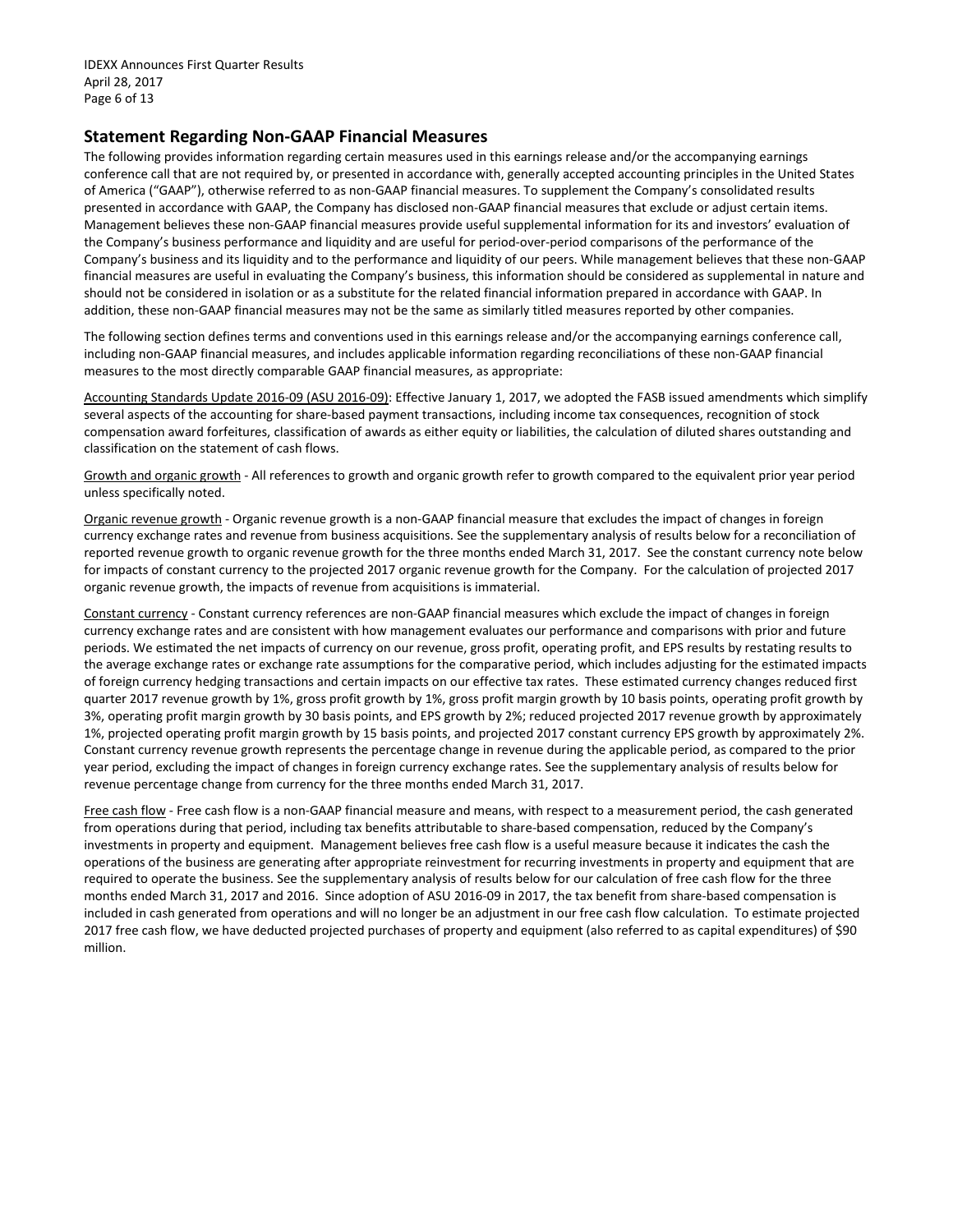#### **Note Regarding Forward-Looking Statements**

*This earnings release contains statements about the Company's business prospects and estimates of the Company's financial results for future periods that are forward-looking statements as defined in the Private Securities Litigation Reform Act of 1995. Forward-looking statements are included above under "2017 Financial Outlook" and elsewhere and can be identified by the use of words such as "expects," "may," "anticipates," "intends," "would," "will," "plans," "believes," "estimates," "projected", "should," and similar words and expressions. Our forward-looking statements include statements relating to our revenue growth and EPS outlooks; operating and free cash flow forecast; projected impact of foreign currency exchange rates; and projected operating margins and expenses, capital expenditures, gains from foreign currency hedging transactions, tax benefits from share-based compensation arrangements, effective tax rates, weighted average shares outstanding and interest expense. These statements are based on management's expectation of future events as of the date of this earnings release, and the Company assumes no obligation to update any forward-looking statements as a result of new information or future events or developments. Actual results could differ materially from management's expectations. Factors that could cause or contribute to such differences include the following: the Company's ability to successfully execute its strategy, including supporting its all-direct sales strategy in the U.S.; the Company's ability to develop, manufacture, introduce and market new products and enhancements to existing products; the Company's ability to achieve cost improvements in its worldwide network of laboratories and in the manufacture and service of in-clinic instruments; the Company's ability to identify acquisition opportunities, complete acquisitions and integrate acquired businesses; disruptions, shortages or pricing changes that affect the Company's purchases of products and materials from third parties, including from sole source suppliers; the effectiveness of the Company's sales and marketing activities; the Company's ability to manufacture complex biologic products; the impact of distributor purchasing decisions on sales of the Company's products that are sold through distribution; the Company's ability to manage the risks associated with the use of distributors to sell the Company's products; the impact of increased competition from existing and new technologies and technological advances by our competitors; the promotion and sale of our competitors' products by our former U.S. distribution partners; the effect of government regulation on the Company's business, including government decisions about whether and when to approve the Company's products, decisions regarding labeling, manufacturing and marketing products and regulations impacting the use of certain substances currently used in our products or processes; the impact of consolidation and reference laboratory vertical integration among our customers, including veterinary hospital consolidation, and the prevalence of buying consortiums on the markets for the Company's products; the Company's ability to obtain patent and other intellectual property protection for its products, successfully enforce its intellectual property rights and defend itself against third party claims against the Company; changes in testing patterns or practices in veterinary medicine that affect the rate of use of the Company's products and services by veterinarians; a failure or perceived failure to comply with regulations and our policies regarding the privacy and protection of user data; the effect of any strengthening of the rate of exchange for the U.S. dollar; the impact of a weak economy on demand for the Company's products and services or increased customer credit risk; the effects of operations outside the U.S., including from currency fluctuations, different regulatory, political and economic conditions, and different market conditions and local business and cultural factors; the impact of the Company's limited experience and small scale in the human point-of-care market; the effects of interruptions to the Company's operations due to natural or man-made disasters, system failures or disruptions or security breaches; the impact of disruptions, attacks or breaches of information systems, including to our customers' information systems via our products and services that connect to and are part of the "Internet of Things"; the effect of any adverse changes in the financial markets on the value of the Company's investment portfolio; the effect on the Company's stock price if quarterly or annual operating results do not meet expectations of market analysts or investors in future periods; potential exposures related to our worldwide provision for income taxes and the potential loss of tax incentives; and the Company's ability to obtain financing on favorable terms. A further description of these and other factors can be found in the Company's Annual Report on Form 10-K for the year ended December 31, 2016 and the Company's Quarterly Report on Form 10-Q for the quarter ended March 31, 2017, in the sections captioned "Risk Factors," as well as the Company's other periodic reports filed or to be filed with the Securities and Exchange Commission.*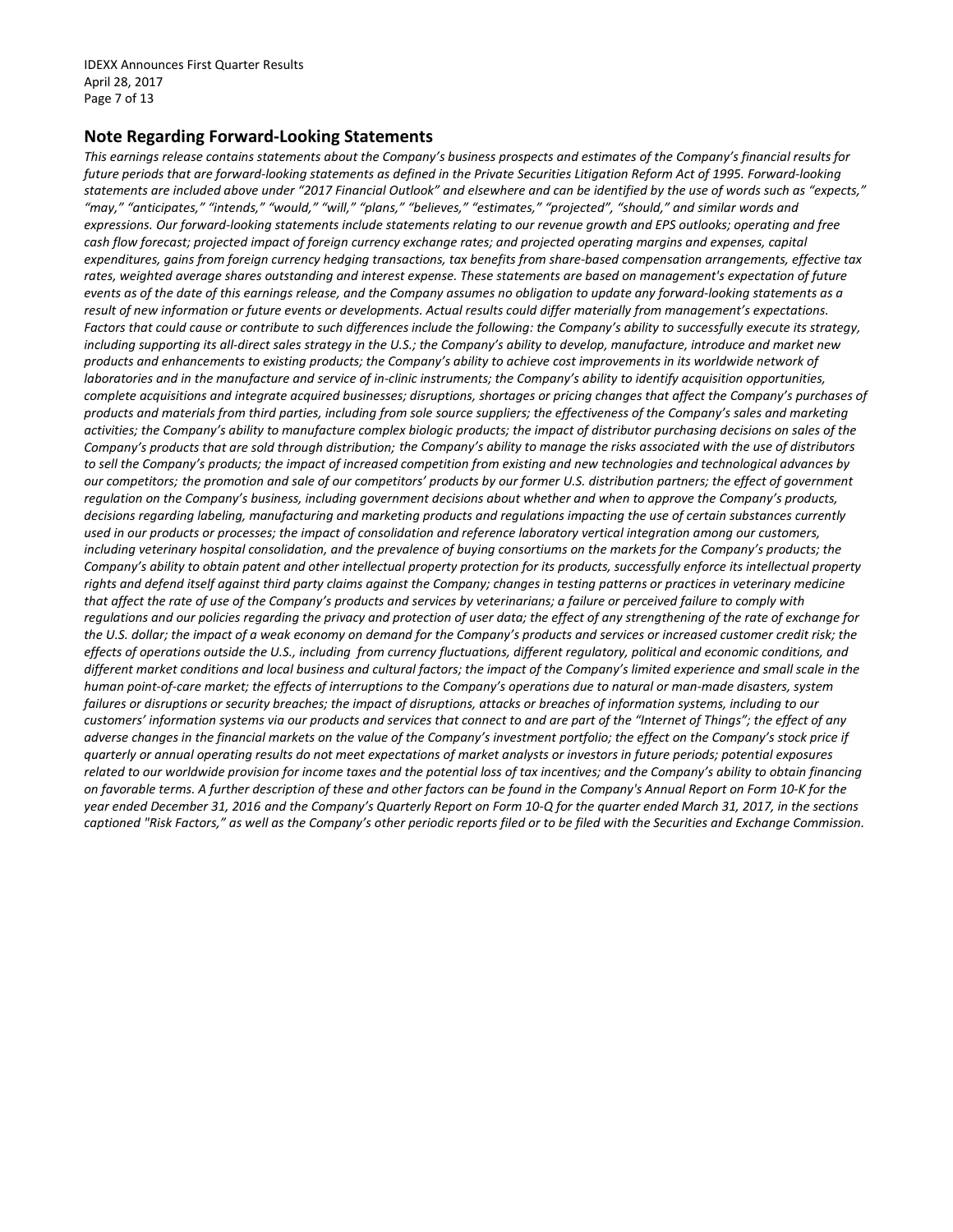#### **IDEXX Laboratories, Inc. and Subsidiaries Condensed Consolidated Statement of Operations** *Amounts in thousands except per share data (Unaudited)*

|                     |                                               | <b>Three Months Ended</b> |         |    |           |
|---------------------|-----------------------------------------------|---------------------------|---------|----|-----------|
|                     |                                               | March 31,                 |         |    | March 31, |
|                     |                                               |                           | 2017    |    | 2016      |
| Revenue:            | Revenue                                       | Ś.                        | 462,021 | Ś. | 417,550   |
| <b>Expenses and</b> |                                               |                           |         |    |           |
| Income:             | Cost of revenue                               |                           | 203,830 |    | 190,013   |
|                     | Gross profit                                  |                           | 258,191 |    | 227,537   |
|                     | Sales and marketing                           |                           | 87,244  |    | 79,829    |
|                     | General and administrative                    |                           | 52,914  |    | 49,295    |
|                     | Research and development                      |                           | 25,790  |    | 24,620    |
|                     |                                               |                           |         |    |           |
|                     | Income from operations                        |                           | 92,243  |    | 73,793    |
|                     | Interest expense, net                         |                           | (7,506) |    | (7, 484)  |
|                     | Income before provision for income taxes      |                           | 84,737  |    | 66,309    |
|                     | Provision for income taxes                    |                           | 15,679  |    | 20,284    |
| <b>Net Income:</b>  | Net income                                    |                           | 69,058  |    | 46,025    |
|                     | Less: Noncontrolling interest in subsidiary's |                           |         |    |           |
|                     | earnings                                      |                           | 39      |    | 6         |
|                     | Net income attributable to stockholders       | \$                        | 69,019  | \$ | 46,019    |
|                     | Earnings per share: Basic                     | \$                        | 0.78    | \$ | 0.51      |
|                     | Earnings per share: Diluted                   | \$                        | 0.77    | Ś  | 0.51      |
|                     | Shares outstanding: Basic                     |                           | 88,117  |    | 89,924    |
|                     | Shares outstanding: Diluted                   |                           | 89,994  |    | 90,838    |

### **IDEXX Laboratories, Inc. and Subsidiaries**

**Selected Operating Information** *(Unaudited)*

|                  |                                     | <b>Three Months Ended</b> |           |
|------------------|-------------------------------------|---------------------------|-----------|
|                  |                                     | March 31,                 | March 31, |
|                  |                                     | 2017                      | 2016      |
| <b>Operating</b> | Gross profit                        | 55.9%                     | 54.5%     |
| Ratios (as a     | Sales, marketing, general and       |                           |           |
| percentage of    | administrative expense              | 30.3%                     | 30.9%     |
| revenue):        | Research and development expense    | 5.6%                      | 5.9%      |
|                  | Income from operations <sup>1</sup> | 20.0%                     | 17.7%     |

1*Amounts presented may not recalculate due to rounding.*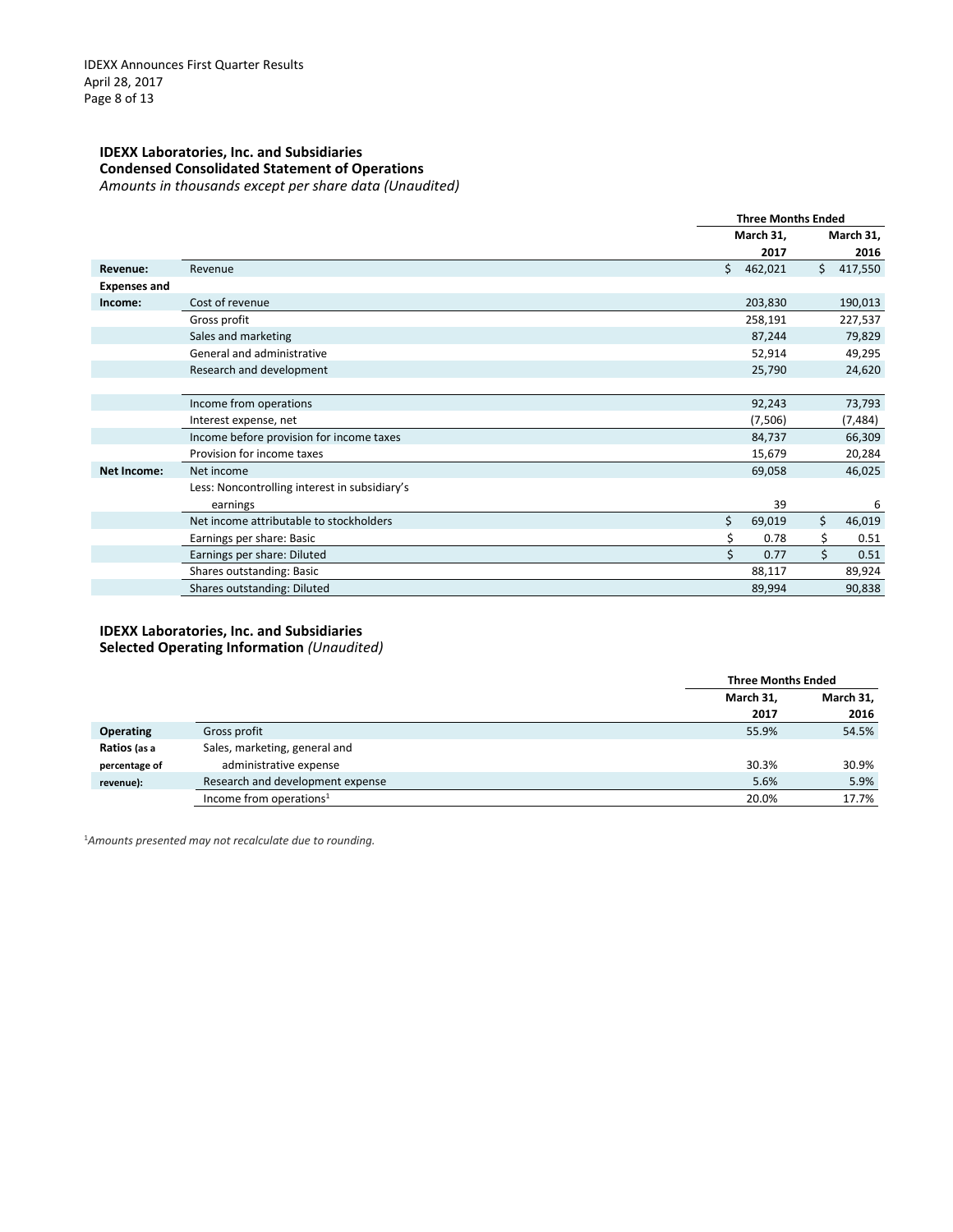#### **IDEXX Laboratories, Inc. and Subsidiaries Segment Information** *Amounts in thousands (Unaudited)*

|                      |                            |    | <b>Three Months Ended</b> |            |    | <b>Three Months Ended</b> |            |  |
|----------------------|----------------------------|----|---------------------------|------------|----|---------------------------|------------|--|
|                      |                            |    | March 31,                 | Percent of |    | March 31,                 | Percent of |  |
|                      |                            |    | 2017                      | Revenue    |    | 2016                      | Revenue    |  |
| Revenue:             | CAG                        | \$ | 403,227                   |            | Ś. | 357,639                   |            |  |
|                      | Water                      |    | 25,077                    |            |    | 23,552                    |            |  |
|                      | <b>LPD</b>                 |    | 29,317                    |            |    | 30,856                    |            |  |
|                      | Other                      |    | 4,400                     |            |    | 5,503                     |            |  |
|                      | Total                      | \$ | 462,021                   |            | \$ | 417,550                   |            |  |
|                      |                            |    |                           |            |    |                           |            |  |
| <b>Gross Profit:</b> | CAG                        | Ś. | 221,070                   | 54.8%      | Ś. | 190,792                   | 53.3%      |  |
|                      | Water                      |    | 17,475                    | 69.7%      |    | 16,106                    | 68.4%      |  |
|                      | <b>LPD</b>                 |    | 16,845                    | 57.5%      |    | 17,977                    | 58.3%      |  |
|                      | Other                      |    | 2,111                     | 48.0%      |    | 2,923                     | 53.1%      |  |
|                      | <b>Unallocated Amounts</b> |    | 690                       | N/A        |    | (261)                     | N/A        |  |
|                      | Total                      | \$ | 258,191                   | 55.9%      | Ś. | 227,537                   | 54.5%      |  |
|                      |                            |    |                           |            |    |                           |            |  |
| Income from          |                            |    |                           |            |    |                           |            |  |
| <b>Operations:</b>   | CAG                        | \$ | 79,855                    | 19.8%      | Ś. | 61,378                    | 17.2%      |  |
|                      | Water                      |    | 10,263                    | 40.9%      |    | 9,679                     | 41.1%      |  |
|                      | <b>LPD</b>                 |    | 3,802                     | 13.0%      |    | 4,570                     | 14.8%      |  |
|                      | Other                      |    | 393                       | 8.9%       |    | (837)                     | (15.2%)    |  |
|                      | <b>Unallocated Amounts</b> |    | (2,070)                   | N/A        |    | (997)                     | N/A        |  |
|                      | Total                      | \$ | 92,243                    | 20.0%      | \$ | 73,793                    | 17.7%      |  |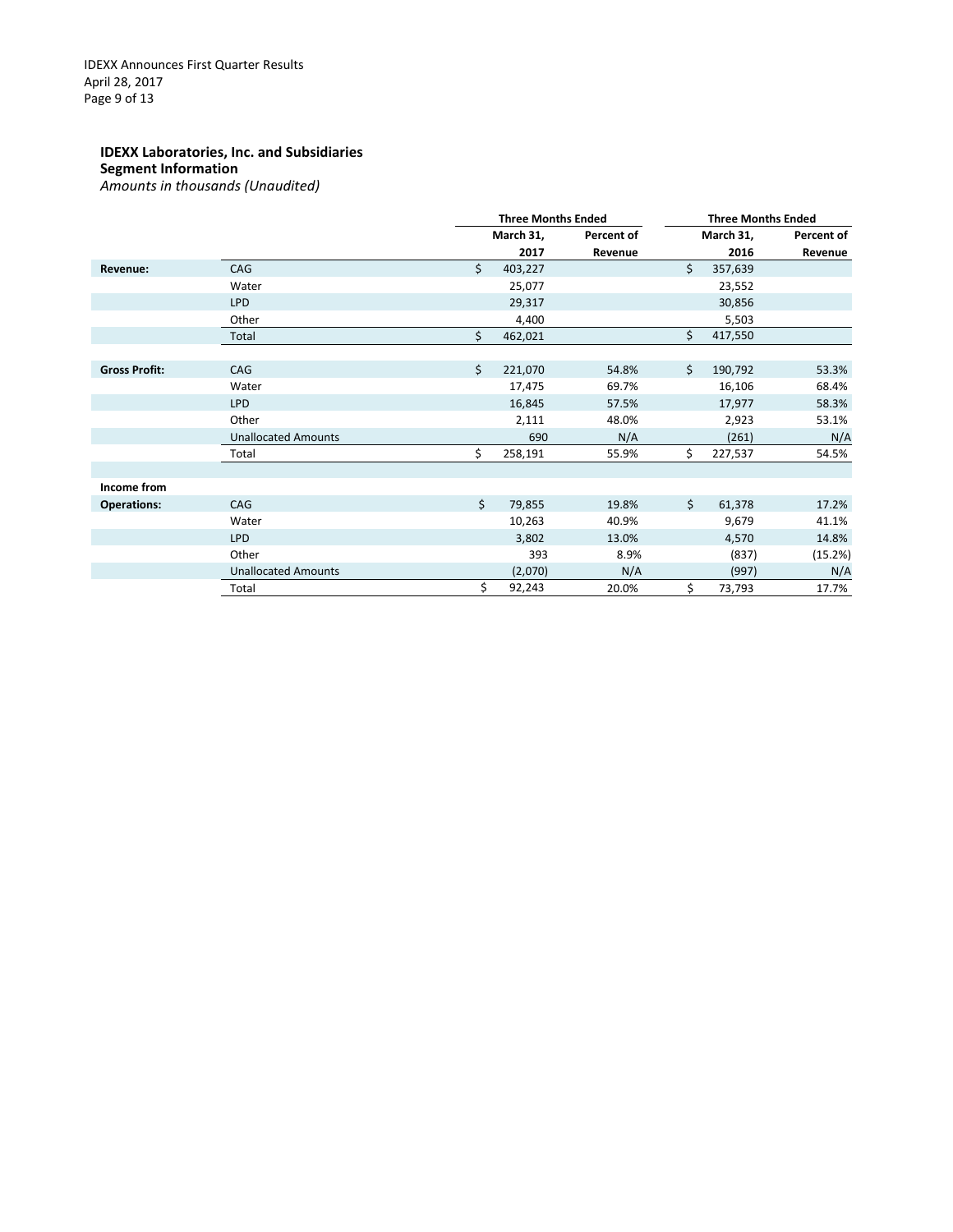#### **IDEXX Laboratories, Inc. and Subsidiaries**

**Revenues and Revenue Growth Analysis by Product and Service Categories and by Domestic and International Markets** *Amounts in thousands (Unaudited)*

|                      | <b>Three Months Ended</b> |                   |                  |                      |                                                    |                                                               |                                               |
|----------------------|---------------------------|-------------------|------------------|----------------------|----------------------------------------------------|---------------------------------------------------------------|-----------------------------------------------|
| <b>Net Revenue</b>   | March 31,<br>2017         | March 31,<br>2016 | Dollar<br>Change | Percentage<br>Change | Percentage<br>Change from<br>Currence <sup>1</sup> | Percentage<br><b>Change from</b><br>Acquisitions <sup>2</sup> | <b>Organic Revenue</b><br>Growth <sup>3</sup> |
| <b>CAG</b>           | \$<br>403,227 \$          | $357,639$ \$      | 45,588           | 12.7%                | (0.8% )                                            | 0.1%                                                          | 13.4%                                         |
| <b>United States</b> | 270,488                   | 241,810           | 28,678           | 11.9%                |                                                    | 0.1%                                                          | 11.8%                                         |
| <i>International</i> | 132,739                   | 115,829           | 16,910           | 14.6%                | (2.5%)                                             | 0.4%                                                          | 16.7%                                         |
| Water                | 25,077                    | 23,552            | 1,525            | 6.5%                 | (0.8% )                                            | ۰                                                             | 7.3%                                          |
| <b>United States</b> | 13,019                    | 12,323            | 696              | 5.6%                 |                                                    | $\overline{\phantom{0}}$                                      | 5.6%                                          |
| <i>International</i> | 12,058                    | 11,229            | 829              | 7.4%                 | (1.8%)                                             | $\overline{\phantom{0}}$                                      | 9.2%                                          |
| <b>LPD</b>           | 29,317                    | 30,856            | (1,539)          | (5.0%)               | $(0.4\%)$                                          |                                                               | (4.6%)                                        |
| <b>United States</b> | 3,484                     | 3,169             | 315              | 9.9%                 |                                                    |                                                               | 9.9%                                          |
| <b>International</b> | 25,833                    | 27,687            | (1,854)          | (6.7%)               | $(0.4\%)$                                          |                                                               | (6.3%)                                        |
| Other                | 4,400                     | 5,503             | (1, 103)         | (20.0%)              | $(0.1\%)$                                          |                                                               | (19.9%)                                       |
| <b>Total Company</b> | \$<br>462,021 \$          | $417,550$ \$      | 44,471           | 10.7%                | (0.7%)                                             | 0.2%                                                          | 11.2%                                         |
| <b>United States</b> | \$<br>288,613 \$          | 258,939 \$        | 29,674           | 11.5%                |                                                    | 0.1%                                                          | 11.4%                                         |
| <i>International</i> | \$<br>173,408 \$          | $158,611$ \$      | 14,797           | 9.3%                 | (2.0%)                                             | 0.3%                                                          | 11.0%                                         |

|                                                            | <b>Three Months Ended</b> |                   |                    |                         |                      |                                                   |                                                        |                                               |
|------------------------------------------------------------|---------------------------|-------------------|--------------------|-------------------------|----------------------|---------------------------------------------------|--------------------------------------------------------|-----------------------------------------------|
| <b>Net CAG Revenue</b>                                     |                           | March 31.<br>2017 | March 31.<br>2016  | <b>Dollar</b><br>Change | Percentage<br>Change | Percentage<br>Change from<br>Current <sup>1</sup> | Percentage<br>Change from<br>Acquisitions <sup>2</sup> | <b>Organic Revenue</b><br>Growth <sup>3</sup> |
|                                                            |                           |                   |                    |                         |                      |                                                   |                                                        |                                               |
| CAG Diagnostics recurring revenue:                         | S                         | 346,680 \$        | $305,841 \text{ }$ | 40,839                  | 13.4%                | (0.8% )                                           | 0.2%                                                   | 14.0%                                         |
| <b>IDEXX VetLab consumables</b>                            |                           | 123,553           | 107,969            | 15,584                  | 14.4%                | $(0.9\%)$                                         | $\overline{\phantom{a}}$                               | 15.3%                                         |
| Rapid assay products                                       |                           | 47,895            | 43,086             | 4,809                   | 11.2%                | $(0.2\%)$                                         | -                                                      | 11.4%                                         |
| Reference laboratory diagnostic<br>and consulting services |                           | 159,069           | 140,708            | 18,361                  | 13.0%                | $(0.9\%)$                                         | 0.4%                                                   | 13.5%                                         |
| <b>CAG Diagnostics services</b>                            |                           |                   |                    |                         |                      |                                                   |                                                        |                                               |
| and accessories                                            |                           | 16,163            | 14,078             | 2,085                   | 14.8%                | $(1.0\%)$                                         | $\overline{\phantom{a}}$                               | 15.8%                                         |
| CAG Diagnostics capital - instruments                      |                           | 26,183            | 22,643             | 3,540                   | 15.6%                | (1.8%)                                            |                                                        | 17.4%                                         |
| Veterinary software, services and                          |                           |                   |                    |                         |                      |                                                   |                                                        |                                               |
| diagnostic imaging systems                                 |                           | 30,364            | 29,155             | 1,209                   | 4.1%                 | 0.1%                                              |                                                        | 4.0%                                          |
| Net CAG revenue                                            |                           | 403.227 \$        | 357,639 \$         | 45,588                  | 12.7%                | (0.8% )                                           | 0.1%                                                   | 13.4%                                         |

1The percentage change from currency is a non-GAAP financial measure. This measure represents the percentage change in revenue resulting from the difference between the average exchange rates during the three months ended March 31, 2017 and the same period of the prior year applied to foreign currency-denominated revenues for the three months ended March 31, 2016.

2The percentage change from acquisitions is a non-GAAP financial measure. This measure represents the percentage change in revenue during the three months ended March 31, 2017 compared to the three months ended March 31, 2016 attributed to acquisitions subsequent to December 31, 2015.

3 Organic revenue growth is a non-GAAP financial measure and represents the percentage change in revenue during the three months ended March 31, 2017 compared to the three months ended March 31, 2016 net of acquisitions and the effect of changes in foreign currency exchange rates.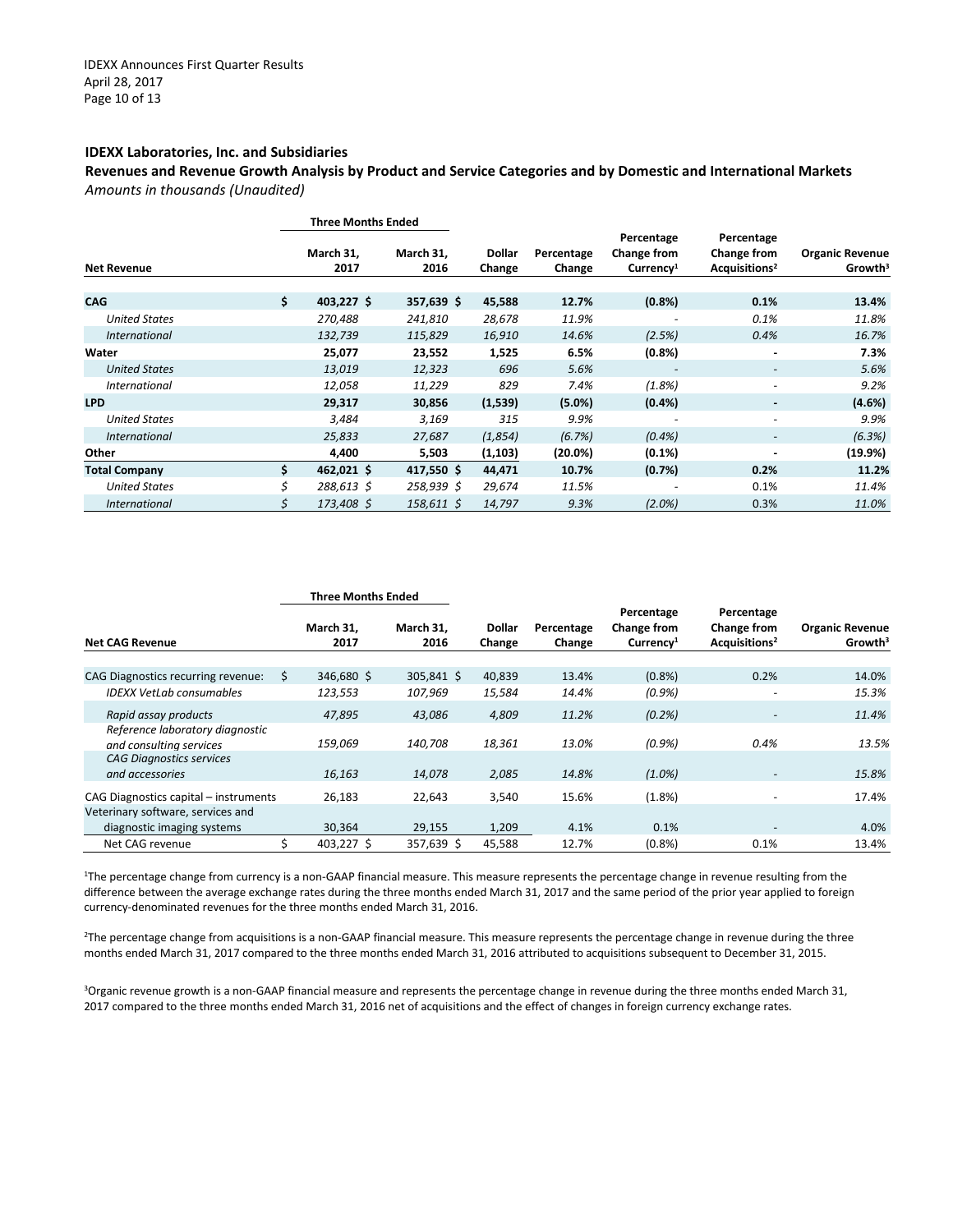#### **IDEXX Laboratories, Inc. and Subsidiaries Condensed Consolidated Balance Sheet** *Amounts in thousands (Unaudited)*

|                          |                                                      | March 31,     |    | December 31, |  |  |
|--------------------------|------------------------------------------------------|---------------|----|--------------|--|--|
|                          |                                                      | 2017          |    | 2016         |  |  |
| Assets:                  | <b>Current Assets:</b>                               |               |    |              |  |  |
|                          | Cash and cash equivalents                            | \$<br>160,408 | \$ | 154,901      |  |  |
|                          | Marketable securities                                | 239,933       |    | 236,949      |  |  |
|                          | Accounts receivable, net                             | 225,353       |    | 204,494      |  |  |
|                          | Inventories                                          | 172,183       |    | 158,034      |  |  |
|                          | Other current assets                                 | 80,711        |    | 91,206       |  |  |
|                          | <b>Total current assets</b>                          | 878,588       |    | 845,584      |  |  |
|                          | Property and equipment, net                          | 361,233       |    | 357,422      |  |  |
|                          | Other long-term assets, net                          | 332,270       |    | 327,698      |  |  |
|                          | <b>Total assets</b>                                  | \$1,572,091   |    | \$1,530,704  |  |  |
| <b>Liabilities and</b>   |                                                      |               |    |              |  |  |
| Stockholders'            |                                                      |               |    |              |  |  |
| <b>Equity (Deficit):</b> | <b>Current Liabilities:</b>                          |               |    |              |  |  |
|                          | Accounts payable                                     | \$<br>62,249  | \$ | 60,057       |  |  |
|                          | <b>Accrued liabilities</b>                           | 174,763       |    | 236,131      |  |  |
|                          | Line of credit                                       | 671,000       |    | 611,000      |  |  |
|                          | Deferred revenue                                     | 28,065        |    | 27,380       |  |  |
|                          | <b>Total current liabilities</b>                     | 936,077       |    | 934,568      |  |  |
|                          | Long-term debt                                       | 594,868       |    | 593,110      |  |  |
|                          | Other long-term liabilities, net                     | 115,058       |    | 111,239      |  |  |
|                          | <b>Total long-term liabilities</b>                   | 709,926       |    | 704,349      |  |  |
|                          |                                                      |               |    |              |  |  |
|                          | Total stockholders' equity (deficit)                 | (74,090)      |    | (108, 352)   |  |  |
|                          | Noncontrolling interest                              | 178           |    | 139          |  |  |
|                          | Total stockholders' equity (deficit)                 | (73, 912)     |    | (108, 213)   |  |  |
|                          | Total liabilities and stockholders' equity (deficit) | \$1,572,091   |    | \$1,530,704  |  |  |

#### **IDEXX Laboratories, Inc. and Subsidiaries Selected Balance Sheet Information** *(Unaudited)*

|                      |                                     | March 31,<br>2017 | December 31,<br>2016 | September 30,<br>2016 | <b>June 30,</b><br>2016 | March 31,<br>2016 |
|----------------------|-------------------------------------|-------------------|----------------------|-----------------------|-------------------------|-------------------|
| <b>Selected</b>      |                                     |                   |                      |                       |                         |                   |
| <b>Balance Sheet</b> | Days sales outstanding <sup>1</sup> | 42.4              | 42.1                 | 42.4                  | 41.5                    | 43.7              |
| Information:         | Inventory turns <sup>2</sup>        | 1.9               | 2.0                  | 1.8                   | 1.7                     | 1.6               |

1Days sales outstanding represents the average of the accounts receivable balances at the beginning and end of each quarter divided by revenue for that quarter, the result of which is then multiplied by 91.25 days.

2Inventory turns represent inventory-related cost of product sales for the twelve months preceding each quarter-end divided by the inventory balance at the end of the quarter.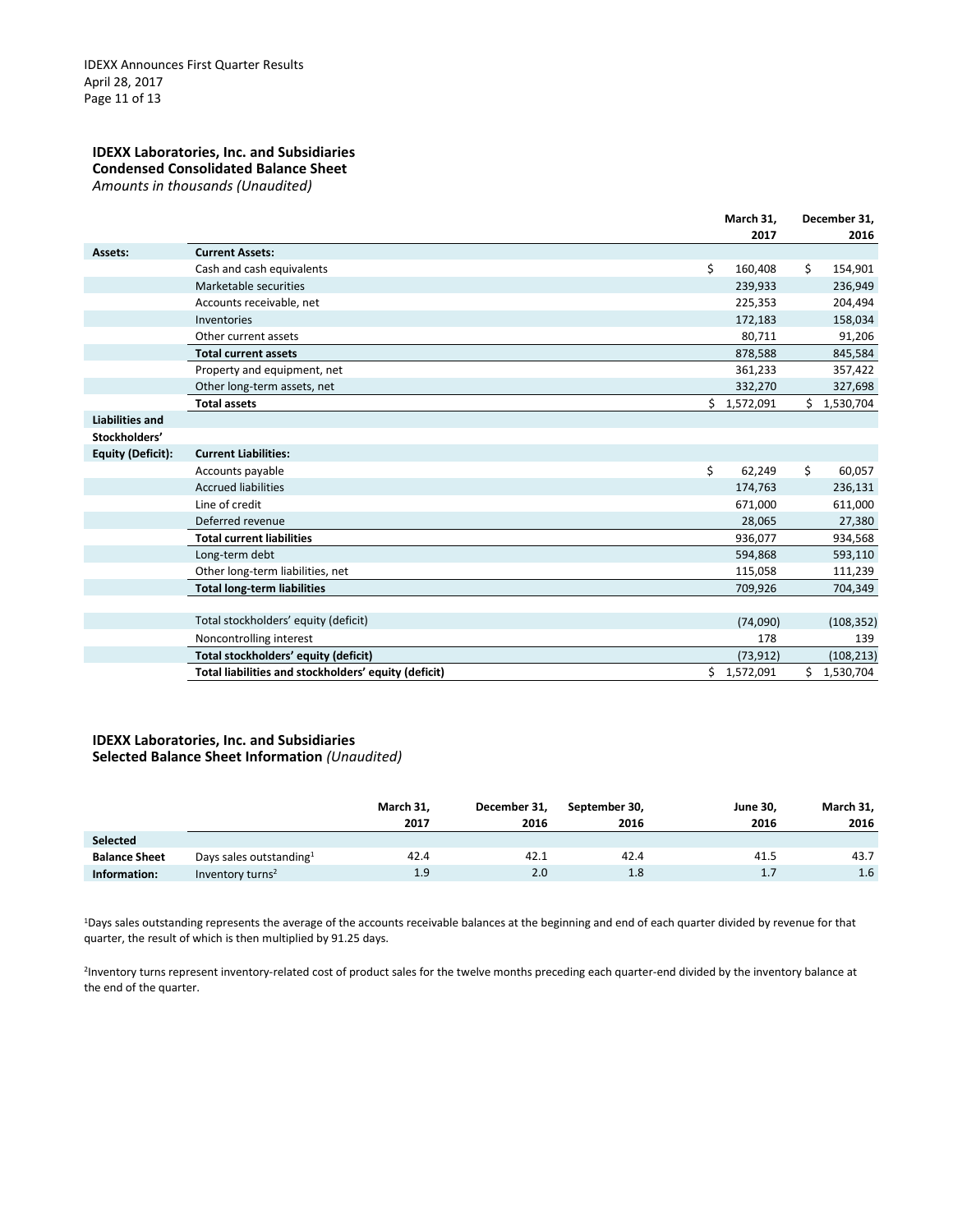#### **IDEXX Laboratories, Inc. and Subsidiaries Condensed Consolidated Statement of Cash Flows**  *Amounts in thousands (Unaudited)*

|                   |                                                                               | <b>Three Months Ended</b> |           |           |           |
|-------------------|-------------------------------------------------------------------------------|---------------------------|-----------|-----------|-----------|
|                   |                                                                               | March 31,                 |           | March 31, |           |
|                   |                                                                               |                           | 2017      |           | 2016      |
| <b>Operating:</b> | <b>Cash Flows from Operating Activities:</b>                                  |                           |           |           |           |
|                   | Net income                                                                    | \$                        | 69,058    | \$        | 46,025    |
|                   | Non-cash charges                                                              |                           | 28,763    |           | 27,684    |
|                   | Changes in assets and liabilities                                             |                           | (66, 547) |           | (44, 656) |
|                   | Tax benefit from share-based compensation arrangements                        |                           |           |           | (2,063)   |
|                   | Net cash provided by operating activities                                     |                           | 31,274    |           | 26,990    |
| Investing:        | <b>Cash Flows from Investing Activities:</b>                                  |                           |           |           |           |
|                   | Purchases of property and equipment                                           |                           | (23, 647) |           | (21,906)  |
|                   | Purchase of marketable securities                                             |                           | (90, 492) |           | (72, 079) |
|                   | Proceeds from the sale and maturities of marketable securities                |                           | 87,476    |           | 70,186    |
|                   | Acquisitions of businesses, net of cash acquired                              |                           | (2, 349)  |           |           |
|                   | Net cash used by investing activities                                         |                           | (29, 012) |           | (23, 799) |
| Financing:        | <b>Cash Flows from Financing Activities:</b>                                  |                           |           |           |           |
|                   | Borrowings on revolving credit facilities, net                                |                           | 60,000    |           | 49,000    |
|                   | Repurchases of common stock                                                   |                           | (63,910)  |           | (53, 480) |
|                   | Debt issue costs                                                              |                           |           |           | (57)      |
|                   | Proceeds from the exercise of stock options and employee stock purchase plans |                           | 12,256    |           | 5,760     |
|                   | Shares withheld for statutory tax withholding on restricted stock             |                           | (7, 303)  |           | (3,764)   |
|                   | Payment of acquisition-related contingent consideration                       |                           |           |           | (2,084)   |
|                   | Tax benefit from share-based compensation arrangements                        |                           |           |           | 2,063     |
|                   | Net cash provided (used) by financing activities                              |                           | 1,313     |           | (2, 562)  |
|                   | Net effect of changes in exchange rates on cash                               |                           | 1,932     |           | 3,330     |
|                   | Net increase in cash and cash equivalents                                     |                           | 5,507     |           | 3,959     |
|                   | Cash and cash equivalents, beginning of period                                |                           | 154,901   |           | 128,994   |
|                   | Cash and cash equivalents, end of period                                      | Ś.                        | 160,408   | \$        | 132,953   |

#### **IDEXX Laboratories, Inc. and Subsidiaries Free Cash Flow**<sup>1</sup>

*Amounts in thousands (Unaudited)*

|                  |                                                                                              | <b>Three Months Ended</b> |                          |  |                   |
|------------------|----------------------------------------------------------------------------------------------|---------------------------|--------------------------|--|-------------------|
|                  |                                                                                              |                           | March 31,<br>2017        |  | March 31,<br>2016 |
| <b>Free Cash</b> |                                                                                              |                           |                          |  |                   |
| Flow:            | Net cash provided by operating activities                                                    |                           | 31.274                   |  | 26,990            |
|                  | Financing cash flows attributable to tax benefits from share-based compensation arrangements |                           | $\overline{\phantom{0}}$ |  | 2,063             |
|                  | Investing cash flows attributable to purchases of property and equipment                     |                           | (23,647)                 |  | (21,906)          |
|                  | Free cash flow                                                                               |                           | 7.627                    |  | 7,147             |

1Free cash flow is a non-GAAP financial measure and is calculated from cash generated from operations, including tax benefits attributable to share-based compensation arrangements, reduced by the Company's investments in property and equipment. Management believes free cash flow is a useful measure because it indicates the cash the operations of the business are generating after appropriate reinvestment for recurring investments in property and equipment that are required to operate the business. Management also believes this is a common financial measure useful to further evaluate the results of operations. Upon adopting ASU 2016-09 in 2017, the tax benefit from share-based compensation is included in cash generated from operations and is no longer an adjustment in our free cash flow calculation.